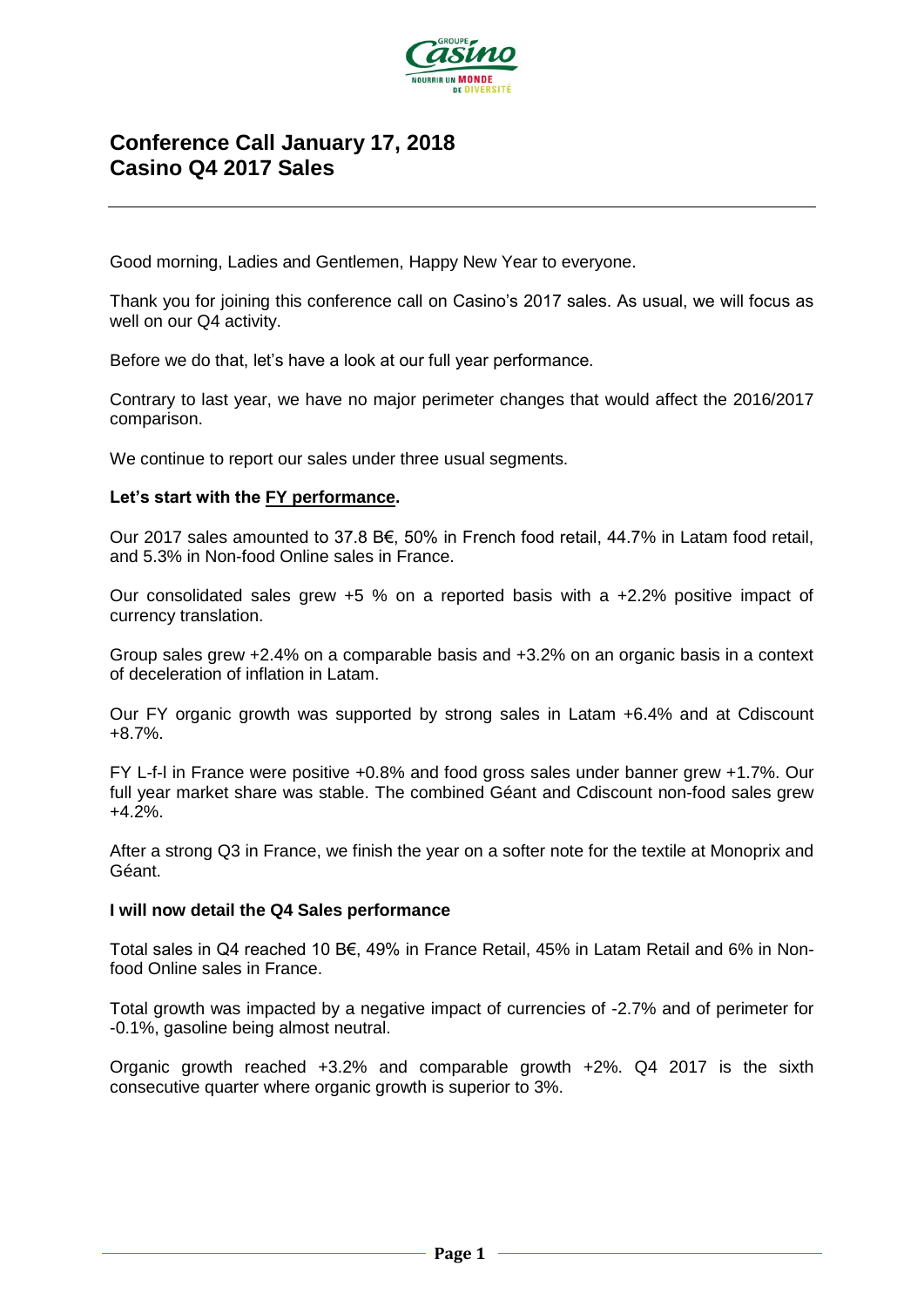

*I will now discuss the operations in France.*

# *FOOD RETAIL FRANCE*

*Let's start with some remarks on food inflation and consumption in France during the fourth quarter of 2017.*

- Food prices (data from INSEE) have continued to be better oriented. YoY they were up at the end of November by +1.6% and this is highest evolution since the fourth quarter of 2012.
- In the first two months of Q4, Food consumption was slightly up: +0.7% at constant prices (vs. 0.9%) in Q3. After a very strong Q3 (+4.9%), Textile was significantly negative in the fourth quarter (at -1.5% year on year).
- Going forward, advanced indicators remain positive with Household confidence level well above the mid-term average.

In France our Q4 sales amounted to 4.9 B€, growing 0.1% organically and +0,3% l-f-l. Reported sales are down 0.8% with a negative -0.7% in calendar and -0.3% of perimeter related to the transfer of 21 Supermarkets to Franchisees last year.

Over the year the l-f-l of our retail banners is +0.8% and gross sales under banner grew +1.7% for the food categories and +5.6% for non-food categories.

I will now discuss the evolution of our different banners.

# **Monoprix**

Monoprix' organic growth was  $+1.2\%$  in the  $4<sup>th</sup>$  quarter, and  $+2.8\%$  for the full year. Comparable sales were positive +2% for the full year and -0.5% in Q4.

During the  $4<sup>th</sup>$  quarter the non-food sales were negative with textile impacted by abnormally mild conditions in October. Yet thanks to the good third quarter textile sales in Monoprix supermarkets are up year on year and over perform the market (3%).

Food sales grew again in the fourth quarter and over the year. 66% of the sales are done under our renewed loyalty program. Expansion remained strong especially for Naturalia with 24 new store opened in the year.

#### **Casino Supermarché**

Casino Supermarkets comparable sales were positive +0.6% on the back of a strong Q4 last year and up +1.5% over the year and +3.8% over two years.

Renovated stores, improved assortment in fresh and efficient commercial plans explained this performance. Supermarket Casino's market share in fresh increased +0.1 pt over the last Kantar period. The number of loyalty cards and the business they generate have increased significantly over the last 12 months.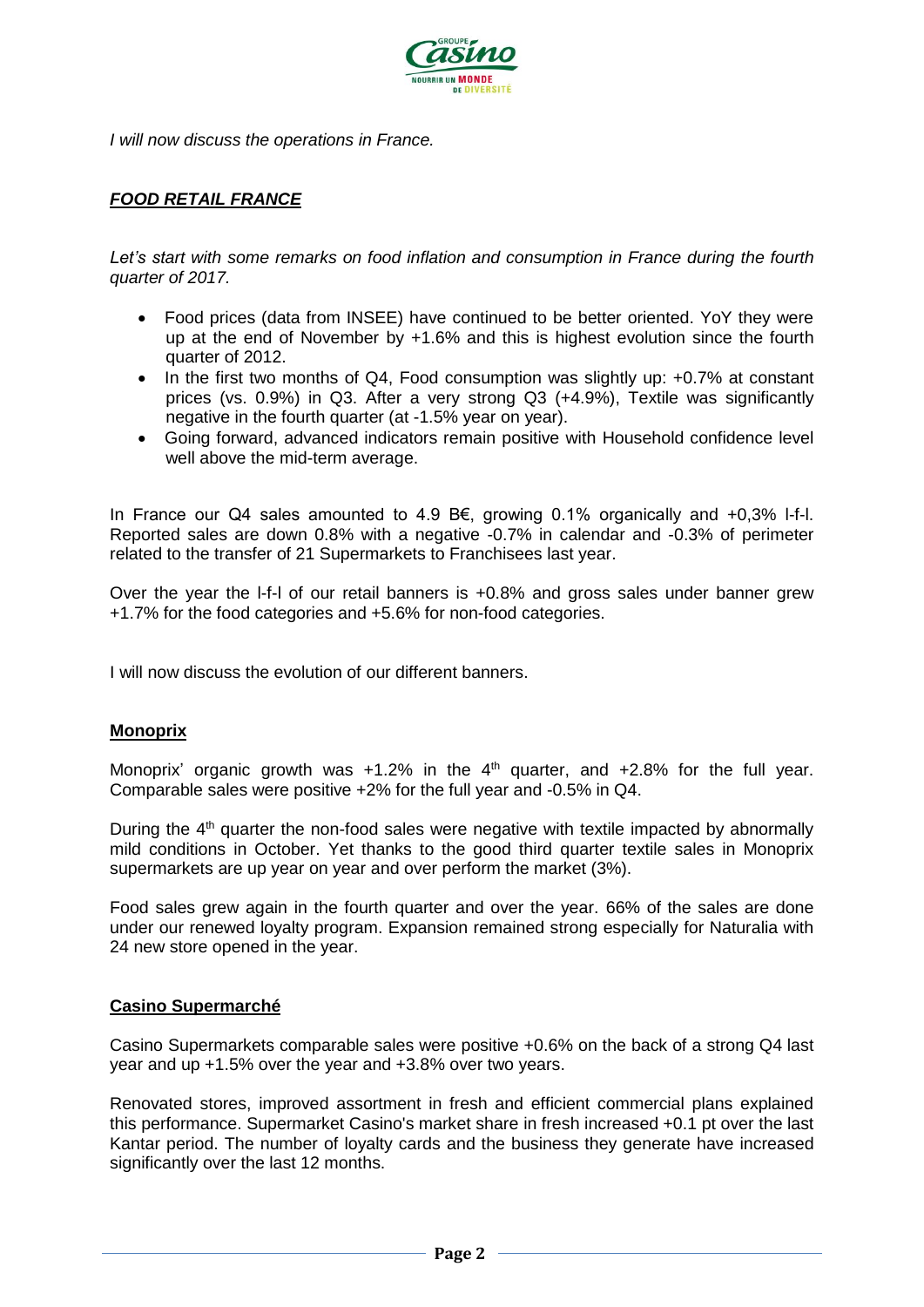

# **Franprix**

Thanks to the final roll out of the Mandarine concept, comparable sales were up +0.5% in the quarter and +1.3% over the year. Franprix application for smartphone has been downloaded 400.000 times and has been selected as the best food app in a major industry award. Traffic was up +1.8% in Q4 and +3.1% for the full year.

In Q4 sales grew organically +2.7%, with 51 new stores of which a couple of "Noé" pilots where new products and services have been successfully tested. 20 new Noé stores should open in 2018.

# **Convenience**

Comparable sales for Proximity stores are positive +2% with a continuous rationalization of the network. Franchised stores continued to enjoy a positive evolution of their comparable sales +3.4%. Including openings (around 200 points of sales over the LTM) and transfer (130) Franchised sales are up high single digit.

### **Leader Price**

LFL growth was positive at +0.2% over the year and +0.3% in Q4. Banner market share is negative in relation with closure of small LP express stores. A new concept is being developed with a stronger offer in fresh, organic and personal care products.

LFL sales at **Géant** grew +0.3% in Q4 2017.

Food sales increased +2.8% with a double digit growth for organic ranges. Drives sales continued to grow above 10% and loyalty rewards have been increased.

The reduction of non-food selling spaces continued in a context of continuous decline of sales in traditionally managed stores. On the contrary the four Cdiscount operated corners posted positive evolution.

#### **Cdiscount**

As you can read it in the press release, Cdiscount posted a good 4th quarter with a sales performance that was boosted by an excellent Black Friday.

Net sales amounted to 701 M€ million in Q4 2017: +9.2% on the back of +7.8% the previous year. Gross merchandise volume amounted to 1.1 B $\epsilon$  in this quarter (+7.9% I-f-I compared to the same period in 2016). Traffic grew +11.4% and there were 8.6 actives clients in Q4.

The loyalty scheme "Cdiscount à volonté" covers 32.3% of the GMV, a +647 bps. increase over the previous year. The number of products where shipping is free of charge for the clients has tripled.

Three new Cd corners were created in our Géant HM in Q4; 108 M€ of sales were achieved in the 4 corners in last quarter.

Delivery options have been improved. Cdiscount is the only company offering the same day delivery for large items (over 30 kgs) in the greater Paris area and in Lyon.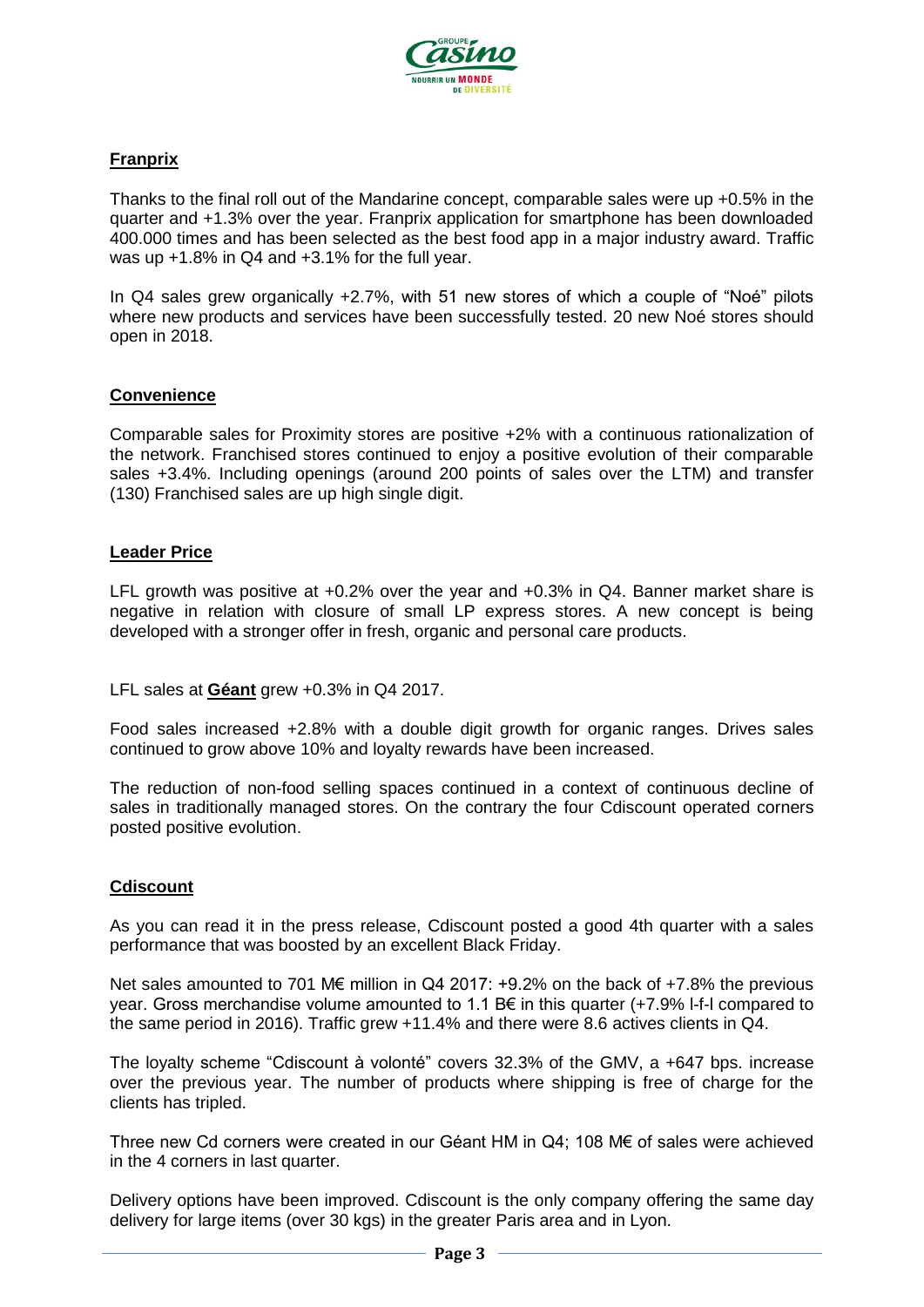

Cdiscount has continued to develop new businesses to enlarge its revenue base.

It has successfully launched additional services such as immediate consumer financing or the cheapest deregulated Electricity supply.

The % of Fulfillment for market place vendors has doubled and special services have been developed for them in several areas such as advertising, financing or shipping.

As per the panelist GFK, Cdiscount has kept on gaining market shares for technical products (+1.4 pt in value for the last known period).

*I will now discuss our international activities.* 

# **LATAM RETAIL**

Food sales in Latin America continued to grow at  $+5.5\%$  in organic and  $+2.4\%$  on a comparable basis. Forex was negative at -5.8% and total sales translated in € amounted to 4.5 B€.

In Brazil, GPA Food's sales recorded an organic growth of  $+ 7.5\%$  on the back of strong last quarter in 2016 (13.6%). LFL sales grew +3.9% in a context of significant deflation.

**Multivarejo**'s sales were up +0.7% LFL over the year and down -0.6% in Q4 in relation with the deflation of food categories. Volumes have improved sequentially and market shares are positive.

Extra HM' comparable sales were positive with strong non-food sales. Volumes increased at Pao de Acucar in conjunction with several commercial initiatives and 50 stores renovations – accounting for 35% of the Banner's sales-. Extra Super markets enjoyed a volume recovery.

**Assaí** has delivered a remarquable performance with a FY organic growth of + 27.8%. This banner accounted for 43.5% of the total GPA sales, vs.36.2% in Q4 2016.

In Q4 2017 organic growth was +28.2% on the back of a very strong 36.7% last year. Comparable sales were up +10.7% with a strong uplift of converted stores and a better volumes than in Q3.

In the last quarter 8 HM have been converted in Assai with a total of 20 new stores openings in 2017. The banner has 126 stores at year end.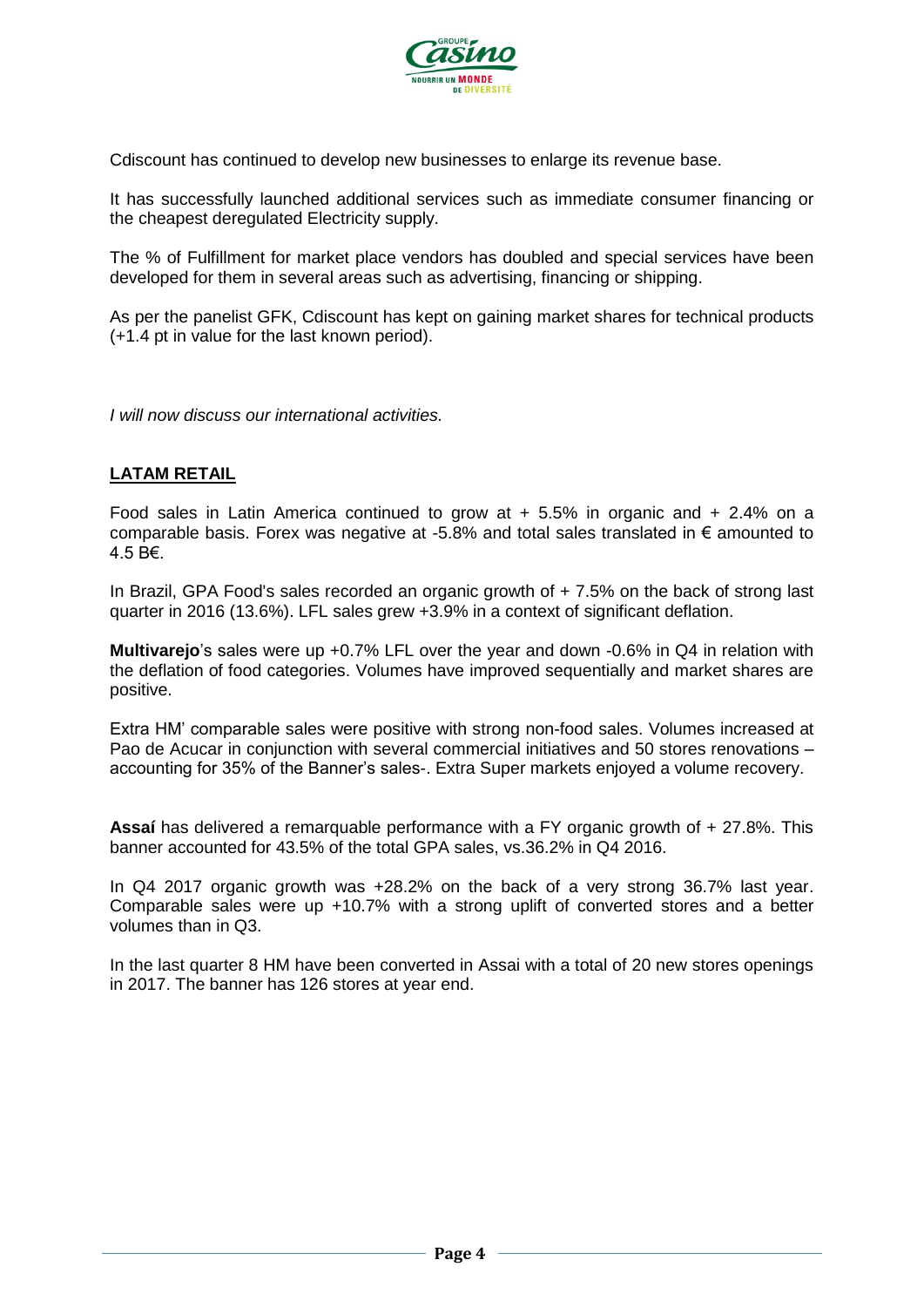

### *CONCLUSION,*

I would like to make the following closing remarks.

2017 was a year of improvement for our group with an increase of our sales in most of our business units and a stronger improvement of our profitability.

Reported sales grew +5% for the full year (vs. +2% in 2016) and organic sales +3.2% (on the back of +5.7%) in a context of lower inflation in Latin America.

In France, Food gross sales under banner grew +1.7% over the year and non-food gross sales were positive +5.6% thanks to the dynamism of Cdiscount.

When we review our different banners, it appears that three of them have a particularly strong profile:

- Franprix posted positive sales evolution with a good expansion in 2017. Its network is highly attractive for shoppers thanks to the success of recent renovations/innovations and there is a potential for 50+ new stores a year. Profitability is excellent.
- Monoprix keeps the same profile of solid organic growth (+2.8% in 2017) and strong margins. Recent initiatives such as the Ocado partnership highlight the continuous efforts to develop multi-channels models adapted to changing habits of shoppers. Expansion will continue this year.
- Casino SM have had a good 2017 year as well, both from an organic growth perspective (+1.5%) and from margins perspective, hence contributing with Franprix and Monoprix to a better balance of profits in France. Three franchisees joined us in 2017 and several others are expected to join Casino SM banner this year again.

Concerning the other banners,

- Hypermarkets sizes have been reduced for several years already and most of the plan has been done (75%). Cd Corners work well and four will be rolled out in this quarter plus one in a franchised store. Food sales in Hyper keep staying dynamic thanks to a good price positioning and efficient loyalty and promotional programs.
- Cd posted a strong growth again last year. Total reported sales increased +14.4% year on year, and 9.3% on a comparable basis. All commercial indicators were very positive. Operations are well under control, with Quality, Depth of the Assortment, Client experience and Shipping much better than last year. In 2018, traffic monetization through market place development and data projects will be top priorities.
- With a rationalized portfolio, Proximity comparable sales are now positive and margins are improving
- Leaderprice will roll out its new concept in 2018.

Abroad, our operations in Latam have continued to operate in a context of fast reduction of inflation and progressive improvement of the macro economic environment in Brazil and Argentina. This is expected to continue this year. Colombia on the contrary faced a softer environment.

The group has continued its assertive strategy to rebalance the store mix towards more discount stores. As a result, the full 2017 year performance is strong with organic sales growing +6.4% and comparable sales +3.1%